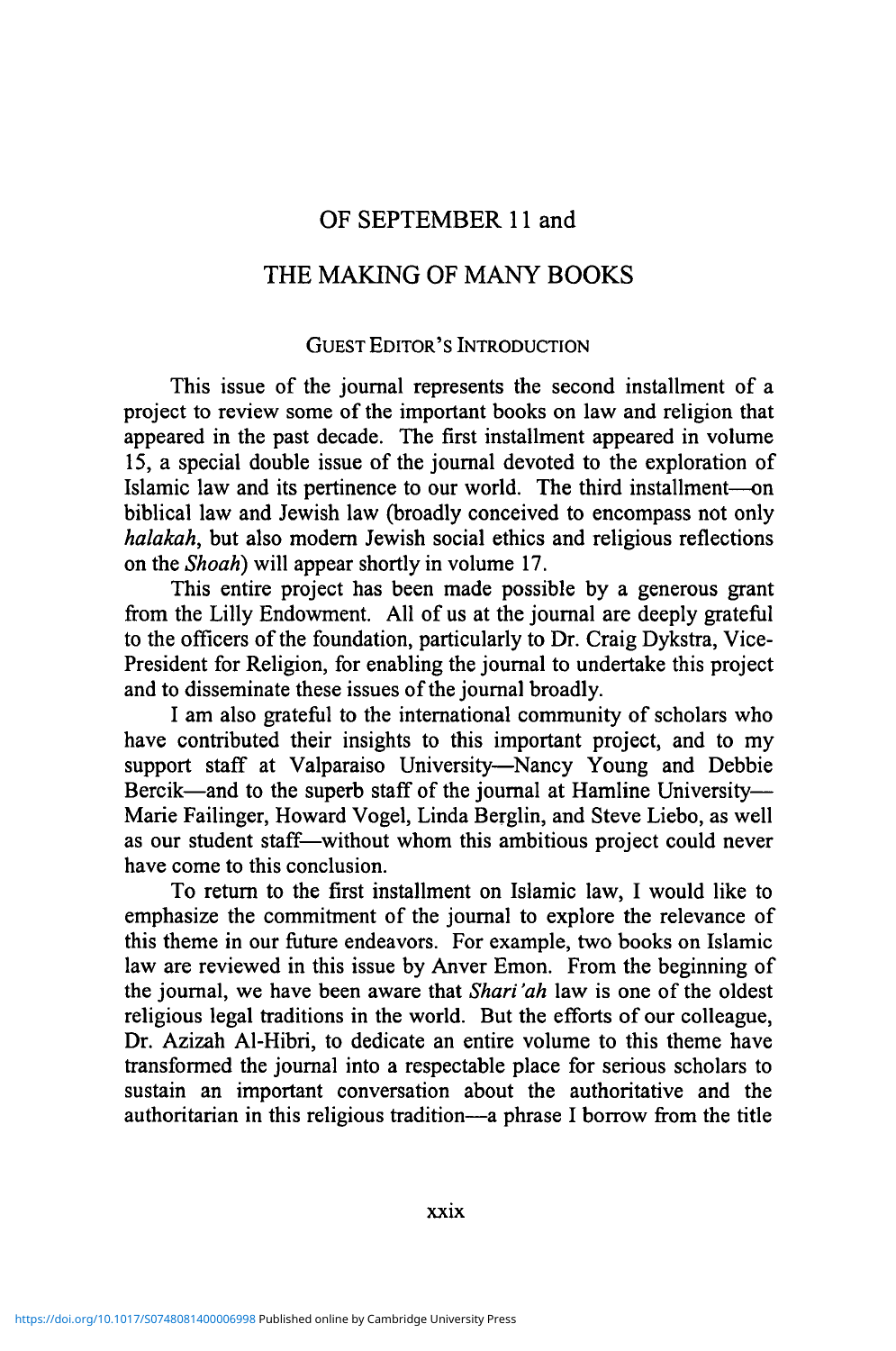of a recent work by Khaled Abou El Fadl,<sup>1</sup> a distinguished Islamic scholar at UCLA Law School—as well as in other traditions such as Jewish law and canon law. I also wish to acknowledge gratefully the generous assistance that Dr. Abou El Fadl gave me in organizing the categories of the books reviewed in volume 15 of the journal, and in suggesting names of potential reviewers.

Rarely has the importance of this distinction between legitimate religious authority and its abuse been more urgent than the present moment. One thinks of the Crusades, the Thirty Years War, and the rise of the Third Reich as obvious examples of atrocities that occurred in part because religious discourse was uncritically appropriated and applied by secular rulers to their own ends. Each of these moments of history can be thought of as a blend of religion and law. Indeed, they are frequently invoked by secularist thinkers as proof of the danger of the enterprise that early scholars on the interaction of law and religion, like Harold Berman and this journal, have stood for in the past two decades.

See what happens, they say. Christians killed Jews in the Rhineland even before any of the crusaders set foot in Jerusalem. When they got to the city of peace, they overwhelmed the Muslim inhabitants of the place of the Prophet's ascension. And they locked the Jewish community into a synagogue and burned it with its precious human contents to ashes, setting a precedent for the crematoria in the Nazi death camps. In a series of conflicts between 1618 and 1648 Lutherans killed Catholics and Catholics killed Lutherans, claiming the lives of 15% of the population in the contested areas of Europe. And the Nazi plan to eliminate the Jewish population of Europe was the logical culmination of the world's oldest hatred. The Nazis did not invent anti-Semitism; they built upon the widely held Christian heresy that Jews are a rejected people, a deicide race.

But the secularist claim that law and religion are a lethal brew needs much more refinement. For one thing—in the wake of the wars of mass destruction waged in the twentieth century by secular governments of the political Left, Right, and Center—it is difficult to verify the hypothesis that the political order would be safer if it were wholly secular. For another, religious freedom is now widely cherished as a secular good protected not only in the American constitution and in constitutions all over the globe, but also in international covenants such as those sponsored by the United Nations and the European Union.

**<sup>1.</sup>** *See* **Khaled Abou El Fadl,** *The Authoritative and Authoritarian in Islamic Discourses,*  **reviewed in 15 J. L. & Relig. 397.** *See also* **Joseph Vining,** *The Authoritative and the Authoritarian* **(U. of Chi. Press 1986).**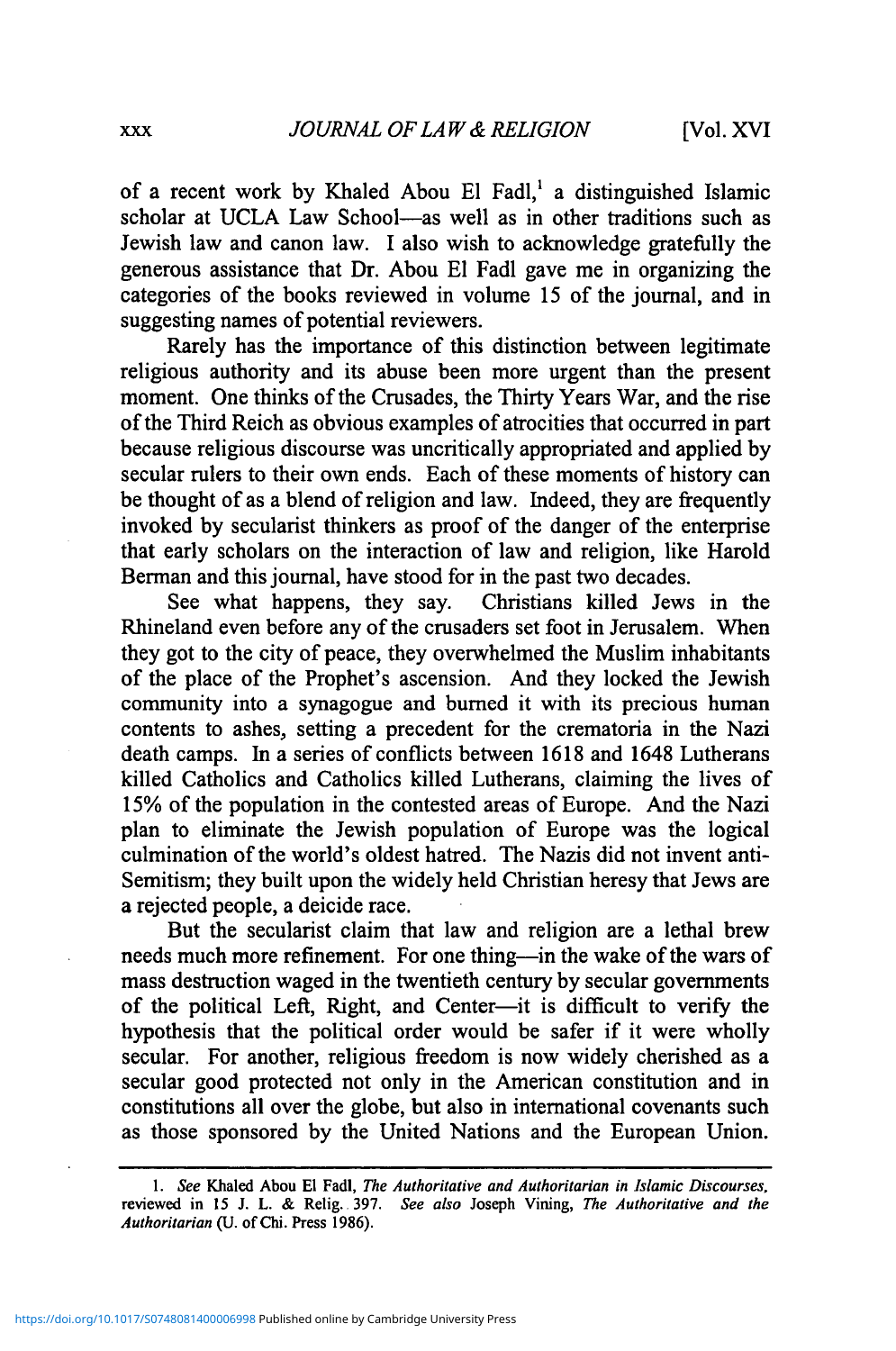Thus the failure of law to secure religious freedom is the denial of a secular good.

It does not follow that the deprivation of a secular good such as religious freedom justified the use of force by the crusaders, the combatants in the Thirty Years War, or by the Nazis. It is, however, sobering to recall that secular justifications, not religious ones, played a role in the history of the Crusades, the Thirty Years War, and the war against the Jews. The Crusades were launched as an effort to restore freedom of movement, the right to travel, access to a land deemed holy not by one religion, but by three world religions.

The Thirty Years War began as a response to an outrageous act of sectarian violence. But to characterize this war as a religious crusade is mistaken for several reasons. First, freedom from violence inflicted because of religious hatred is a civil right or a secular good. Second, the decisive intervention in this long, dragged-out affair was the participation of the Catholic King of France against the Catholic Holy Roman Emperor in order to inflict a fatal blow upon Catholic Spain, the enemy of France. This fact suggests that secular considerations such as nationalist lust for territorial control were as prominent a feature in this war as sectarian violence. Third, when the war came to an end in 1648, secular power again emerged as the central principle in the secular document known as the Peace of Augsburg, which stated succinctly in Latin: "cuius regio, eius religio" (whose rule, his religion). Douglas Laycock describes this principle as follows:

Each ruler in the empire would choose the religion of his realm; all his subjects would have to conform or emigrate ... . This principle made the State supreme over fundamental religious choices, and to the extent it could be enforced, it required State suppression of minority faiths and made the population of each state religiously uniform  $\dots$ .

The Peace of Augsburg led to state supremacy over the established church. Some peace! Some domination of law by religion!

Nazi Germany cloaked its manifestly secular ends under the guise of religious discourse. For example, it adapted the right arm salute of ancient Rome as a symbol of totalitarian loyalty to the Führer. Joseph Göbbels, the Reich's Minister of Propaganda, made every effort both to ground Nazi ideology about the Jews in Christian anti-Semitism (especially that of Martin Luther) and literally to demonize the Jews. And

**<sup>2.</sup> Douglas Laycock,** *Continuity and Change in the Threat To Religious Liberty: The Reformation Era and the Late Twentieth Century,* **80 Minn. L. Rev. 1047, 1052-1053 (1996).**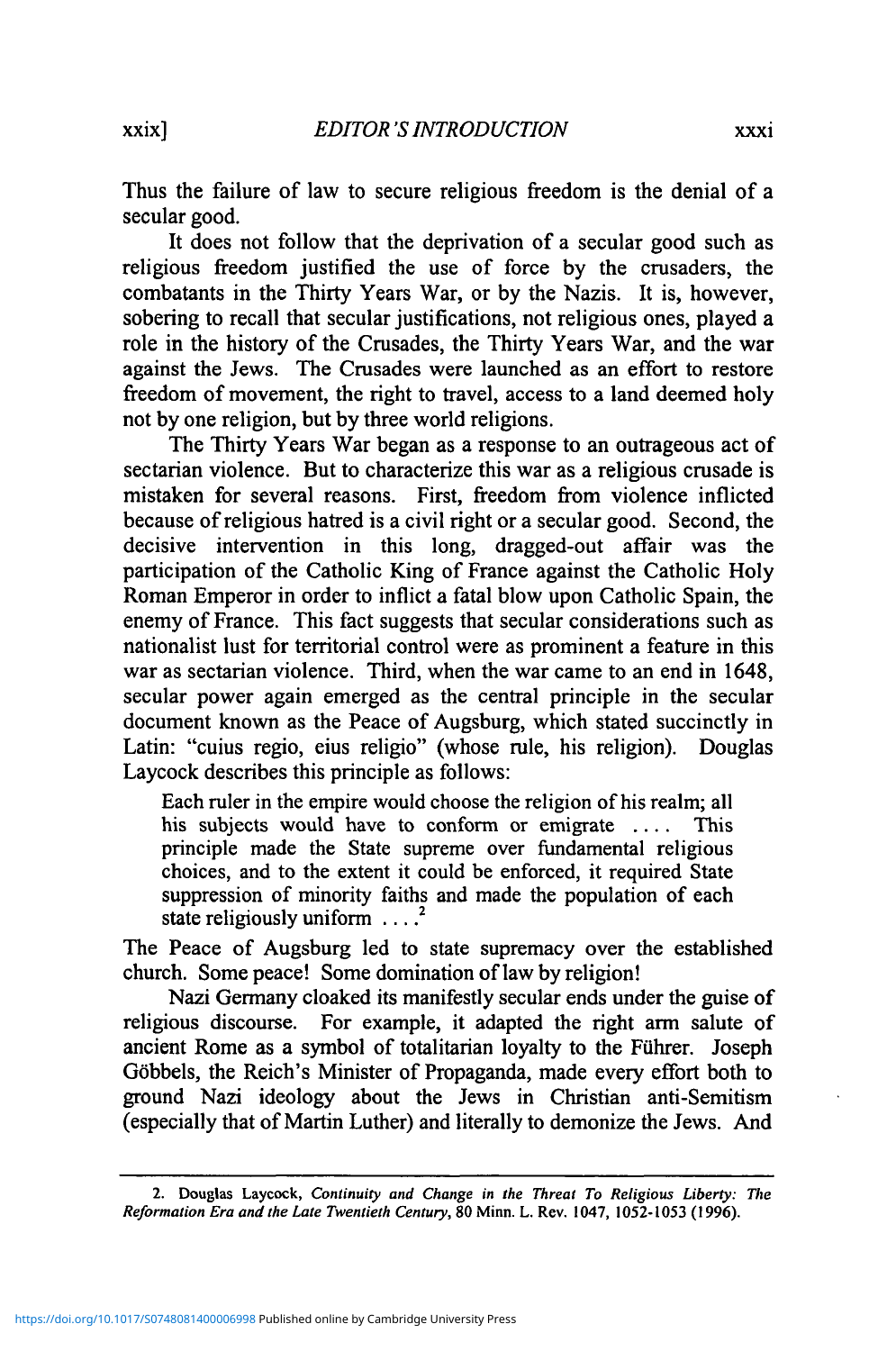as early as 1932, the Nazis established the Faith Movement of German Christians for the purposes of stirring up intense German nationalism and hostile attitudes to Jews, Catholics, and Communists. But governmental invocation of religious authority does not render this use of religion authentic or legitimate. The war against the Jews—first through the *Einsatzgruppen* in the East and then in the death camps in Poland—was not a religious war, but one waged on secular grounds, invoking the same myth of racial superiority that reigned in American law at the time.

These three episodes in military history do not demonstrate that significant links may not be forged between religion and law. They only illustrate that religious arguments in the hands of self-interested secular leaders can lead to serious mischief, and—worse yet—that unthinking submission of religious leaders to secular authority can lead to atrocity, for the power of the sword is then subject to no transcendental restraint upon its exercise.

Which brings us to the relevance of these reviews for the present moment. The articles and reviews on Islamic law that Dr. Al-Hibri and I solicited and edited provided an unintended but timely comment by scholars all over the world on the distinction between the authoritative and the authoritarian that erupted into our horizon of consciousness on September 11, 2001. Interest in Islam had been growing steadily in this country throughout the past decade. But the events of September 11 caused a quantum leap of interest in Islam far beyond the growing population of Muslims in America and the relatively small number of scholars in religious studies knowledgeable about Islam. After September 11, focus in the United States was riveted on Islam as never before, and at all levels from mass communication in the popular media to the highest levels of governmental power.

It is curious that some of our political leaders appeared to have no comprehension of the many reasons that could be adduced for widespread dissatisfaction with American policy in the Muslim world. "Why do they hate us so much?" is a question one might expect to arise from uninformed masses in the immediate aftermath of a stunning atrocity. But it seems misplaced on the lips of highly placed officials with responsibility for shaping the very policies that the terrorists were attacking: American involvement in the Gulf War and our tilt toward Israel in the Middle East.

Nothing in volume 15 or this issue of the journal supports or justifies the outrageous events of September 11. But much in these issues of the journal can help reflective people to ask important questions about the interaction of law and religion in the wake of these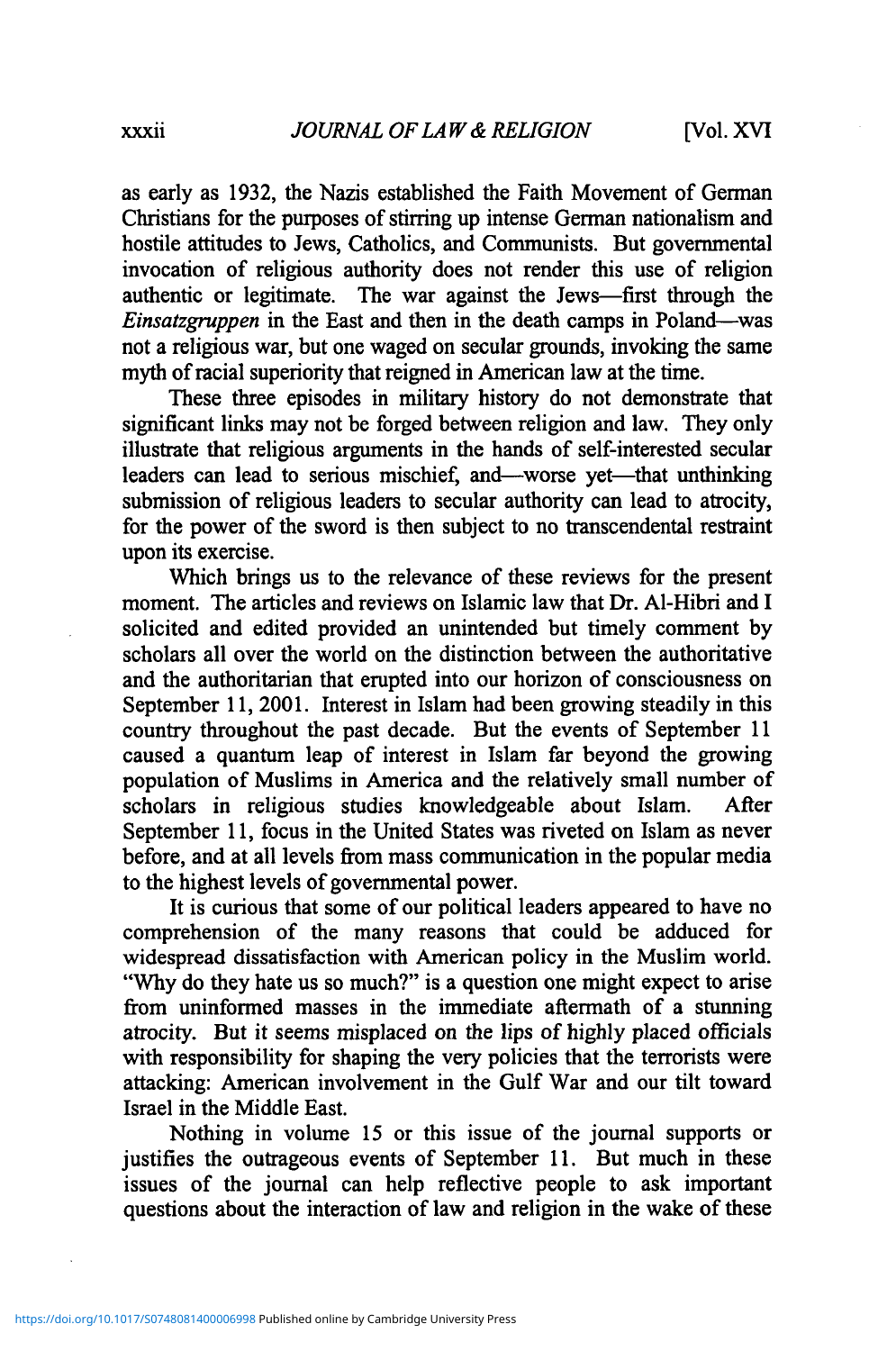tragic events.

The invocation of Islam by Osama bin-Laden is itself a call for a deeper search for authentic voices to interpret Islamic law. It also serves as a chastening reminder of the terrible consequences of the imperialism of a former day. As Dr. Abou El Fadl has reminded us, naive literalist interpretations of the Qur'an are a deeply regrettable by-product of the destruction of Islamic schools throughout the British and French empires, leaving behind a vacuum into which untrained and unsophisticated authoritarians could pose as though they were authoritative.<sup>3</sup>

Many things changed on September 11, 2001. Hijacking was not invented that morning. But before that, it meant the seizure of an airplane in transit to take its passengers hostage or to force it to land at a new destination. Now it meant the transformation of a civil aircraft into a weapon of mass destruction, with ripple effects throughout the economy of an entire nation. We need also to acknowledge that the group responsible for planning and executing the terrorist attacks on September 11 did not only hijack the property of American Airlines and United Airlines. They also hijacked the very tradition they purport to represent, for Islamic faith—authentically heard and accepted unambiguously condemns as evil the destruction of innocent civilian lives perpetrated on September 11. Al-Qaida is no more authentic a representative of Islam than the Ku Klux Klan is of Christianity.

On September 17, President Bush visited the Islamic Center of Washington, D.C., where he put the issue of theological authenticity this way:

These acts of violence against innocents violate the fundamental tenets of the Islamic faith. And it's important for my fellow Americans to understand that. The English translation is not as eloquent as the original Arabic, but let me quote from the Koran, itself: In the long run, evil in the extreme will be the end of those who do evil. For that they rejected the signs of Allah and held them up to ridicule. The face of terror is not the true faith of Islam. That's not what Islam is all about. Islam is peace. These terrorists don't represent peace. They represent evil and war.<sup>4</sup>

**<sup>3.</sup>** *See* **Khaled Abou El Fadl, Introduction, in** *And God Knows the Soldiers: The Authoritative and Authoritarian in Islamic Discourses* **1 (U. Press of Am. 2001); Khaled Abou El Fadl,** *The Place of Tolerance in Islam: On reading the Qur'an***—***and misreading it,* **26 Boston Rev. 34-36 (Dec. 2001/Jan. 2002); Khaled Abou El Fadl,** *[Islam and the Theology o](http://www.whitehouse,gov/news/releases/2001)f Power,* **221 Middle E. Rpt. 28-33 (Winter 2001).** 

**<sup>4</sup>** *'Islam is Peace' Says President,* **Remarks of President Bush at Islamic Center of**  Washington, D.C., Sept. 17, 2001. (http://www.whitehouse.gov/news/releases/2001/09/20010917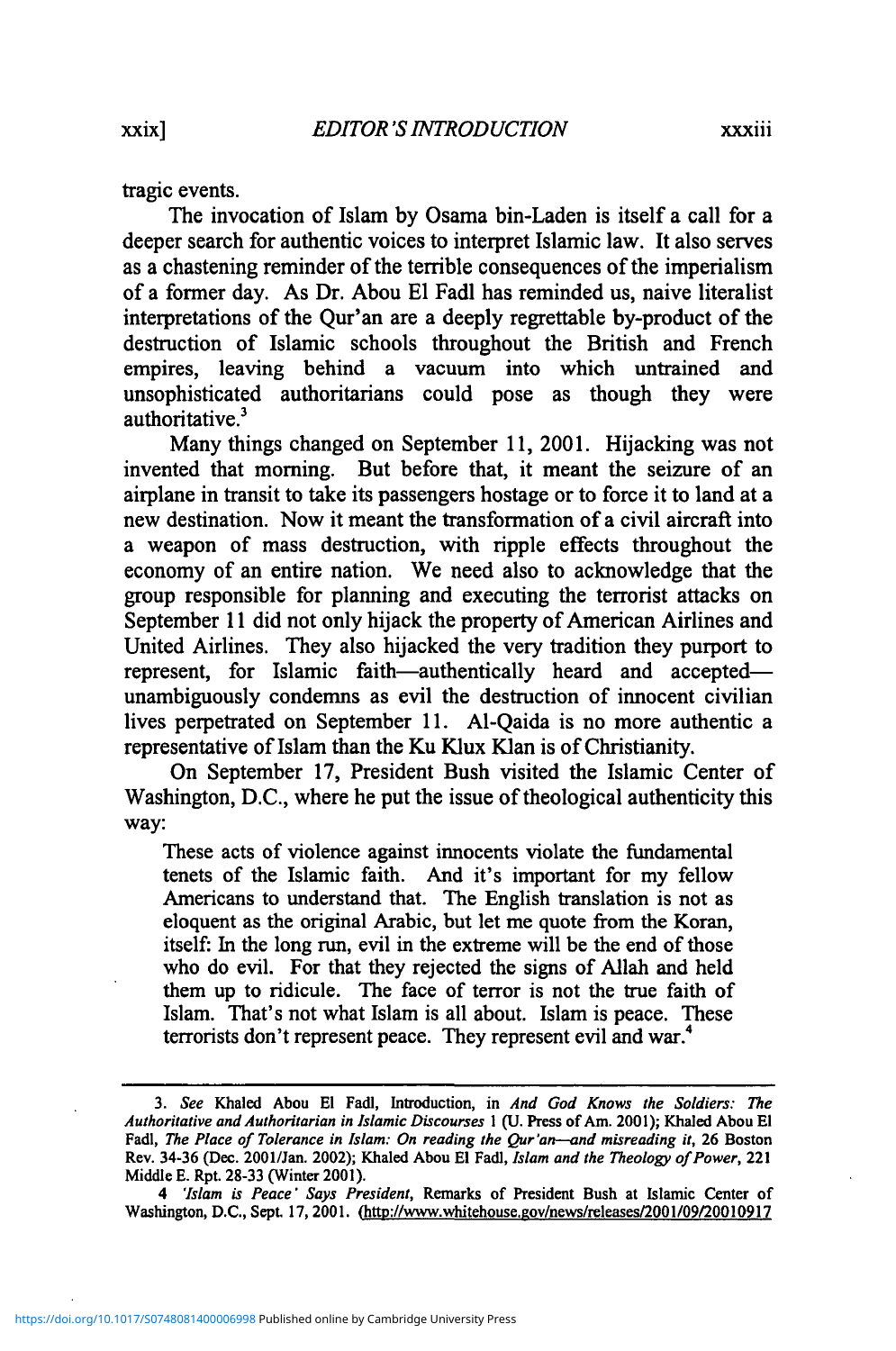Forces within Islam are now contending with one another for legitimacy. In December of 2001, a group of Pakistani terrorists launched an attack on the Parliament of neighboring India. Both countries massed troops on their borders. Neither renounced the use of the nuclear weapons each has recently acquired. After intense negotiations, both sides have withdrawn from the brink of a war of fullscale terror that neither they nor any nation can afford. In a lengthy address on January 12, 2002, Pakistan's President Pervez Musharraf assured his neighbors that he would crack down on Pakistani organizations that use Islam as a justification for terrorist operations against India. Musharraf cited language from his first inaugural address in 1999:

Islam teaches tolerance, not hatred; universal brotherhood, not enmity; peace, and not violence. I have a great respect for the Ulema and expect them to come forward and present Islam in its true light. I urge them to curb elements which are exploiting religion for vested interests and bringing a bad name to our faith.

He added:

Sectarian terrorism has been going on for years. Every one of us is fed up with it. It is becoming unbearable. Our peace-loving people are keen to get rid of the Klashinkov and weapon culture. Everyone is sick of it.<sup>5</sup>

Serious theological training turns out to be relevant not only to differentiating the authoritative and the authoritative within Islamic culture, but also to the task of naming an American military operation. The first name the Pentagon gave to the military campaign in response to the events of September 11 was "Crusade against Terrorism." This cultural gaffe evoked throughout the Muslim world a vivid memory of six wars waged by soldiers from Christian Europe in the "Holy Land" from the eleventh to the thirteenth century. The distinguished Cambridge historian, Sir Steven Runciman, concluded his magisterial treatment of the Crusades as follows:

The triumphs of the Crusade were the triumphs of faith. But faith without wisdom is a dangerous thing. By the inexorable laws of history the whole world pays for the crimes and follies of each of its citizens. In the long sequence of interaction and fusion between Orient and Occident out of which our civilization has grown, the Crusades were a tragic and destructive episode. The historian as

**<sup>-11.</sup>html).** 

**<sup>5.</sup> English Rendering of President General Pervez Musharraf s Address To the Nation, Jan.**  12, 2002. (http://www.pak.gov.pk/public/President address.htm).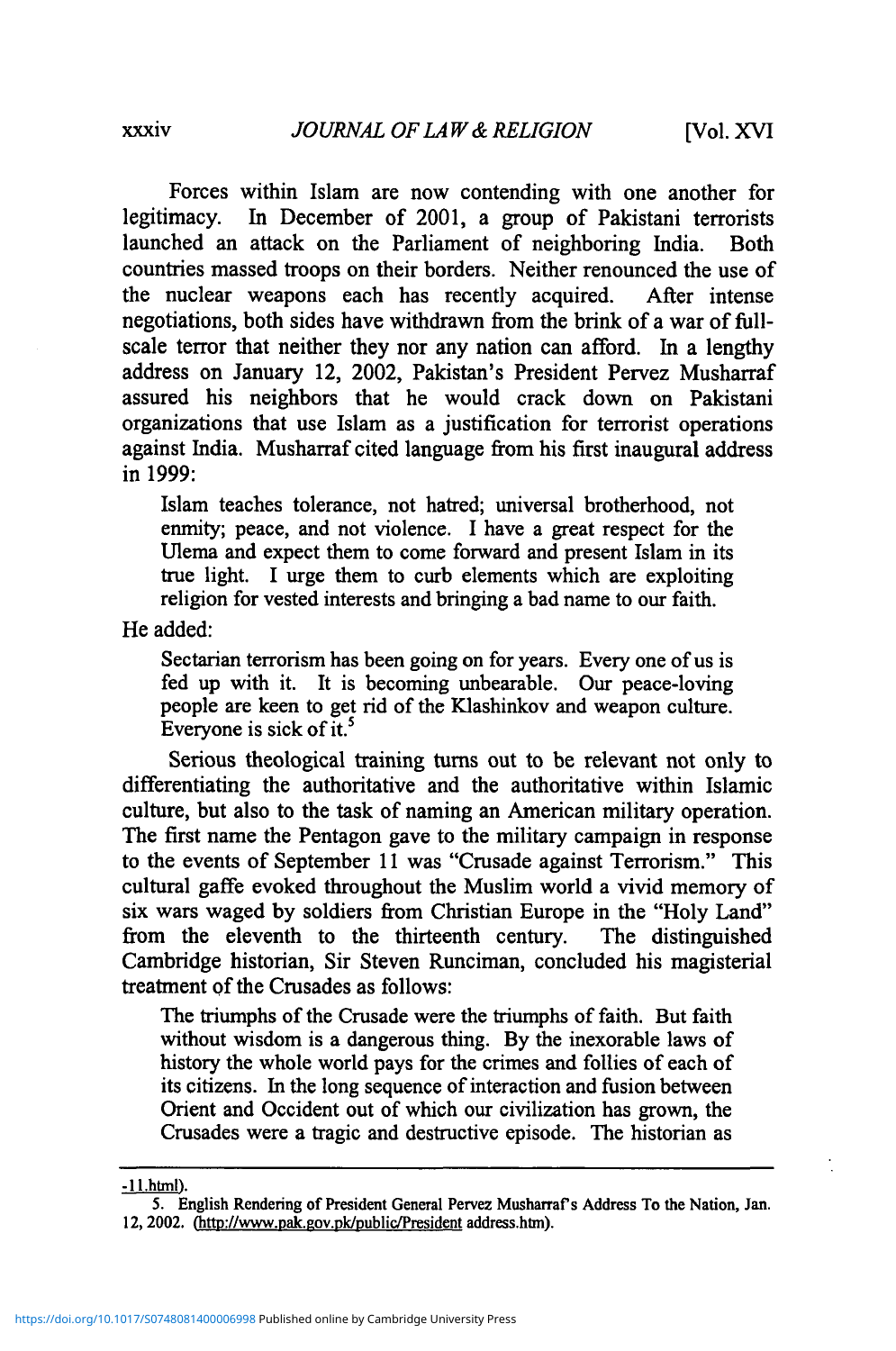he gazes back across the centuries at their gallant story must find his admiration overcast by sorrow at the witness that it bears to the limitations of human nature. There was so much courage and so little honour, so much devotion and so little understanding. High ideals were besmirched by cruelty and greed, enterprise and endurance by a blind and narrow self-righteousness; and the Holy War itself was nothing more than a long act of intolerance in the name of God, which is the sin against the Holy Ghost.<sup>6</sup>

Whether one accepts Runciman's final verdict on the Crusades, the use of this term in the present context played into the hand of Osama bin-Laden, who knew what he was doing for Islamic ears when he kept referring to the military operations in Afghanistan as a western "crusade." General Eisenhower could get away with calling the American involvement in World War II a "Crusade in Europe." No longer can the Pentagon afford to make a mistake like that. The first name for the response to terrorism was quickly withdrawn.

The second name given to the American-led military campaign was "Infinite Justice." It is hard enough to achieve a very rough, finite justice in a case as immensely complicated as the terrorist attacks of September 11. Why call the task "infinite"? It is one thing to ask religious leaders to the White House to ponder the troubling moments we are living through. It is another to invoke an attribute of the Transcendent and to identify it with the purposes of the nation state. Perhaps to avoid the near occasion of sin—the masses falling into idolatry—this denominator was short-lived as well.

Then came "Enduring Freedom." Who can be against the hope that fundamental freedoms assaulted on September 11 would endure? On September 12 Paul McCartney wrote a song called "Freedom."

This is my right, a right given by God, to live a free life, to live in freedom ... . Anyone who tries to take it away will have to answer 'cause this is my right. I'm talking about freedom ... . I will fight for the right to live in freedom.

My oldest daughter Mairéad and I swayed with the crowd in Madison Square Garden when McCartney performed this song at the end of the Concert for New York City on October 20. All the artists and celebrities contributed their talents to the cause, and every penny from the ticket sales and from the contributions that poured in from the television audience around the world was donated to the 911 Fund to aid the victims of September 11. The event did untold good, not least of

**<sup>6.</sup> Steven Runciman, 3** *A History of the Crusades* **480 (Cambridge U. Press 1954).**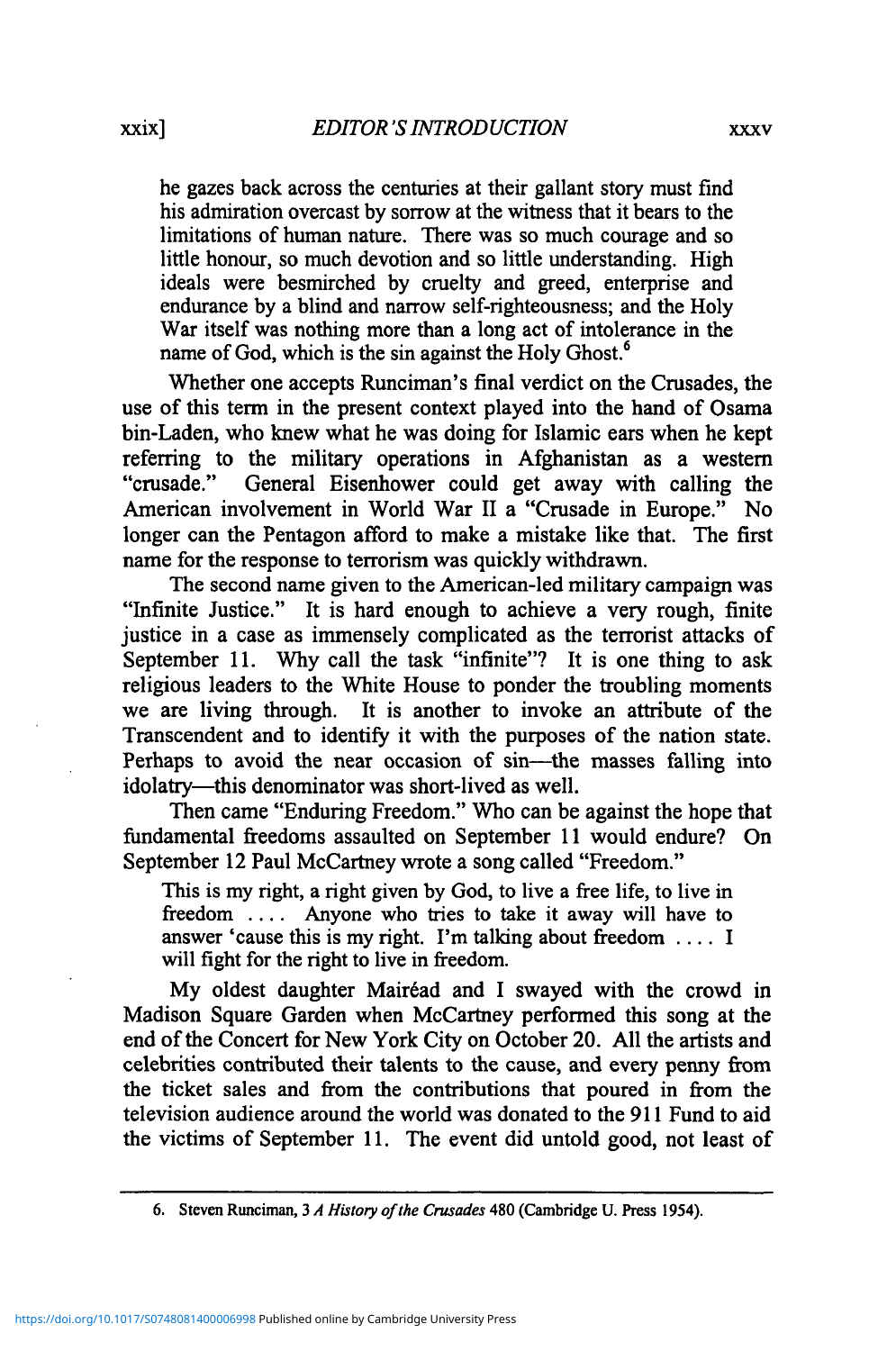which was the catharsis I observed among the New York firefighters in the first several rows in front of the stage. It was sweet to see some relief from all that grief and mourning for fallen comrades. As Richard Gere reminded us that night, these heroes never ask whether those trapped in a burning building are Catholics or Protestants, Jews or Muslims, Republicans or Democrats, black or white; they just help people in trouble by providing service at risk to their own lives. That was as strong a statement about the goals of law as I have heard in several decades as a student of law. And as brief and powerful a sermon about the ends of religion at its best.

Months later, I am left with questions. Not about whether life, liberty, and the pursuit of happiness are—in the words of the Declaration of Independence—"unalienable rights" given to us not by government but by the Creator. Nor even about the obvious difference between talking about freedom and fighting for it. But questions about where and how those who try to take away freedom will have to answer: in criminal courts such as those that convicted the earlier assailants upon the World Trade Center, or in military tribunals shrouded in secrecy. As this issue appears, bin-Laden and his closest associates remain beyond the power of law to require them to answer for the enormous crimes with which they stand accused. Even more fundamental questions still haunt us. Does fighting for the right to live in freedom mean that we are or should be in a state of war, and if so, against whom?

Questions such as these are not definitively answered in this issue of the journal. But the reviews collected here should help to sustain the habit of reflection on the connections between law and religion not only in American public life, but in the world around us, with which we are so much more intimately connected after September 11. No longer is there much loose talk about isolationism or easy, unilateral repeal of flawed treaties. Now the watchwords in international law are "coalition" and "mutual interest in repudiating terrorism."

I suppose that these important goals could be pursued without either law or religion guiding the quest, let alone an endeavor in which law and religion are seen as correlates. But it seems to me that the pursuit of these goals in that way is a sure path toward anarchy (lawlessness) or tyranny (authoritarianism). The intermediate position between these mirror images of social evils is, of course, freedom. In the creative imagination of Thomas Jefferson and Paul McCartney (and lots of others in between, such as Sojourner Truth, Elizabeth Cady Stanton, Frederick Douglass, and Martin Luther King. Jr.), freedom is God-given, inherent in the dignity of the human person.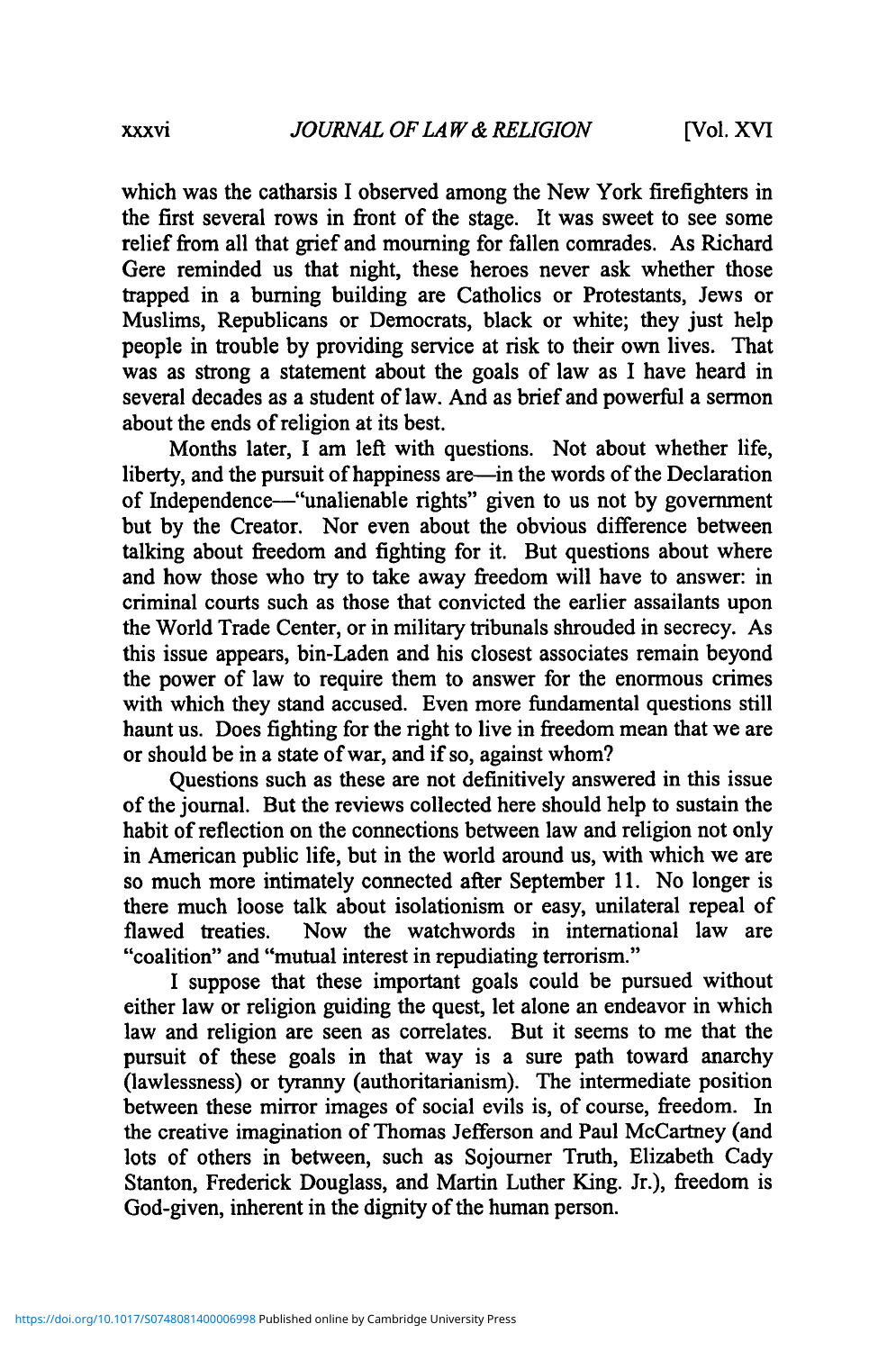A little over a decade ago the Berlin Wall came tumbling down. It is said that this happened because the wall could no longer support the weight of the single word, "freedom." This word, "freedom"—with all of its rich ambiguity and challenge for critical thought—forms a common thread running through virtually all of these reviews of books written in the past decade.

The world in which we now live, move and have our being is more dangerous than it used to be, or at least it seems so to Americans now that the dangers of the modern world have exploded in our homeland for the first time since Pearl Harbor or—if one notes that Hawaii was a possession, but not a state in 1941—since the British assault upon the nation's capital in the War of 1812.

But the mere fact that we are now more aware that our lives are fragile, our movements are somewhat restricted, and our very collective being is imperiled is no excuse to withdraw from the duty to live a free life, to live in freedom. The present moment offers us not an excuse for narcissism, but a duty to sustain our connections with others. All of this suggests that the present moment offers us no excuse to take an antiintellectual turn or a vacation from rigorous thinking.

Now above all is not the moment to retreat into the pessimistic thinking of Qoheleth, who characterized life as utter futility. The famous Irish song, "Galway Bay," describes the futility of British imperialism this way: "You might as well go chasing after moonbeams or light a penny candle from a star." With a similar metaphor Qoheleth casts doubt on the entire human enterprise: "Then I considered all that my hands had done and the toil I had spent in doing it, and again, all was vanity and a chasing after wind, and there was nothing to be gained under the sun." *(Ecc* 2:11). Within this world view, it is unsurprising that Qoheleth famously challenged the usefulness of writing and studying books, characterizing this project as one of the many vanities that make up our absurd existence: "Of making many books there is no end, and much study is a weariness of the flesh." *(Ecc* 12:12).

If we are all going to die and that is the end of the matter, why bother writing or reading many books? One can readily agree with this text if what the author meant is that an awful lot of junk gets published, and that no one should be bothered with stuff like that. Or one could learn a lot from this text if its point was self-deprecating humility, that his readers have enough wisdom collections without bothering with his own reflections on life and death. Even if later rabbinical judgments proved him wrong on this score by including his work in the portion of the Hebrew Bible known as *"haketubim,"* or "the writings,"—despite the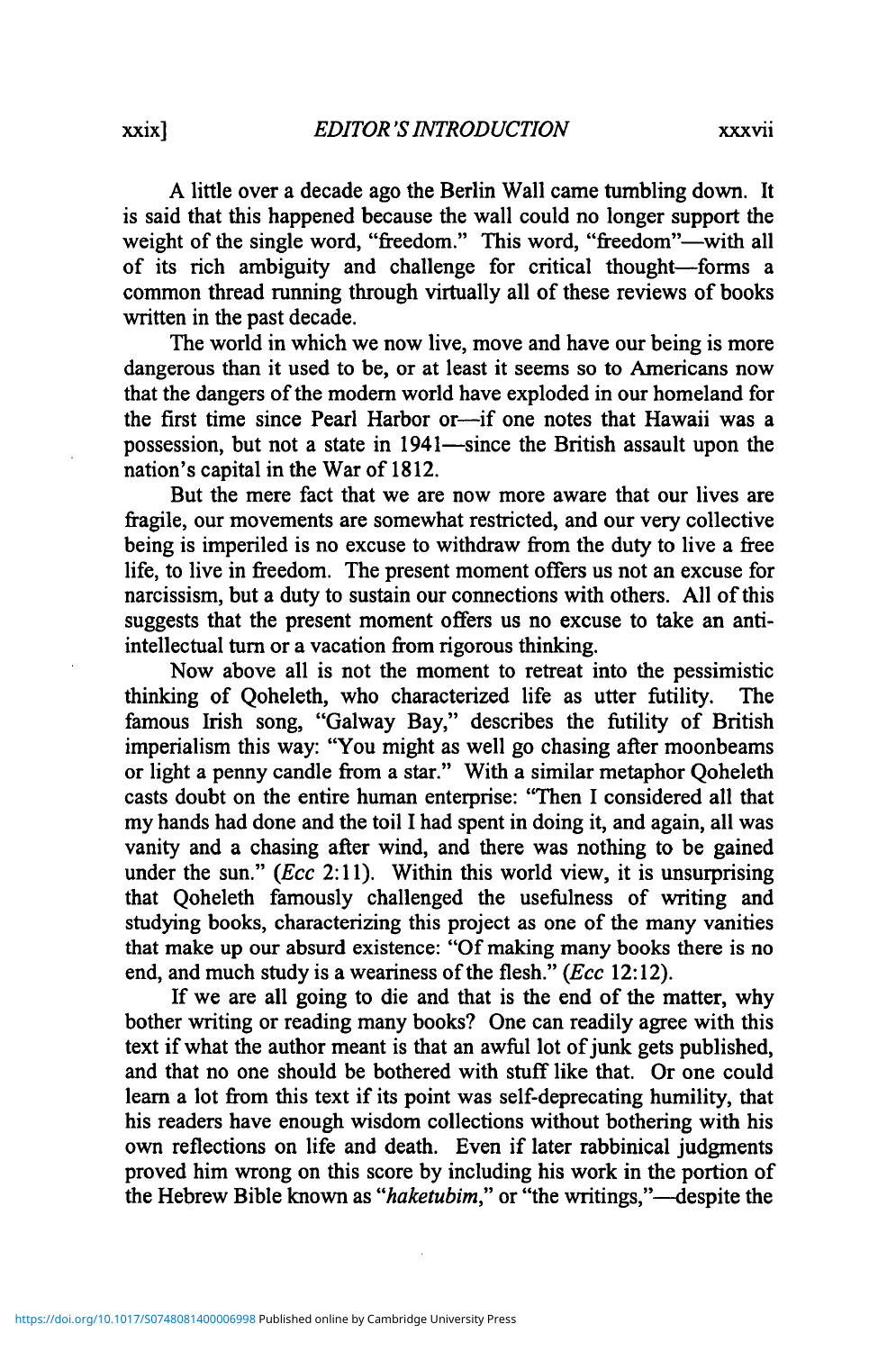skepticism and pessimism of the book—it is refreshing to hear from a biblical author that it is not a good thing to go prancing about as though each word we write or speak is divinely inspired.

Whatever ones makes of the biblical text I have invoked as the title of this introduction to these reviews, we need to get away from the instant analysts and the spin-doctors. Now is the time to find excellent books that stretch the mind and open the heart. I hope that these reviews will inspire a lot of reading and rereading of many worthwhile books on the interaction between law and religion, for now is a time when authentic connections of this sort need to be differentiated from the inauthentic, when the authoritative needs to be distinguished from the authoritarian.

The themes explored here illustrate how far we have come since the inauguration of this journal. The law and religion movement was never content to be confined within the boundaries of church-state law, especially as that project has been conceived of by the United States Supreme Court. For example, although Harold Berman was well aware of the Court's cases on the Religion Clause of the First Amendment when he delivered his seminal lectures entitled *The Interaction of Law and Religion,* he wrote more expansively of religion in 1974: "Religion is not only a set of doctrines and exercises; it is people manifesting a collective concern for the ultimate meaning and purpose of life—it is a shared intuition of and commitment to transcendent values."<sup>7</sup> I have long thought that the most important word in the title of this journal is "and." *The Journal of Law and Religion* highlights the *conjunction* of two disciplines that had too long been regarded as autonomous. This issue of the journal is a felicitous, if modest, attempt to further the discussion about the myriad ways in which law and religion may legitimately be conjoined.

The books reviewed in this issue of the journal are grouped alphabetically by title in categories that sometimes overlap: American Constitutional Law, Canon Law, Civil and Human Rights, Criminal Justice, Education, Family Law, Historical Studies: Church History and Legal History, International Law, Islamic Law, Jurisprudence, Law and Religion, Native American Religion, The Professions, Religion and Public Life, Science and Religion, Sociology of Religion, and War and Peace. Only a sampling of the books published in the last decade are

**<sup>7.</sup> Harold J. Berman,** *The Interaction of Law and Religion* **24 (Abingdon 1974); for a discussion of the Court's case law on the Religion Clause of the First Amendment,** *see id.* **at 140- 141.** *See also* **Harold J. Berman,** *Faith and Order: The Reconciliation of Law and Religion* **8-20 (Scholars Press 1993).**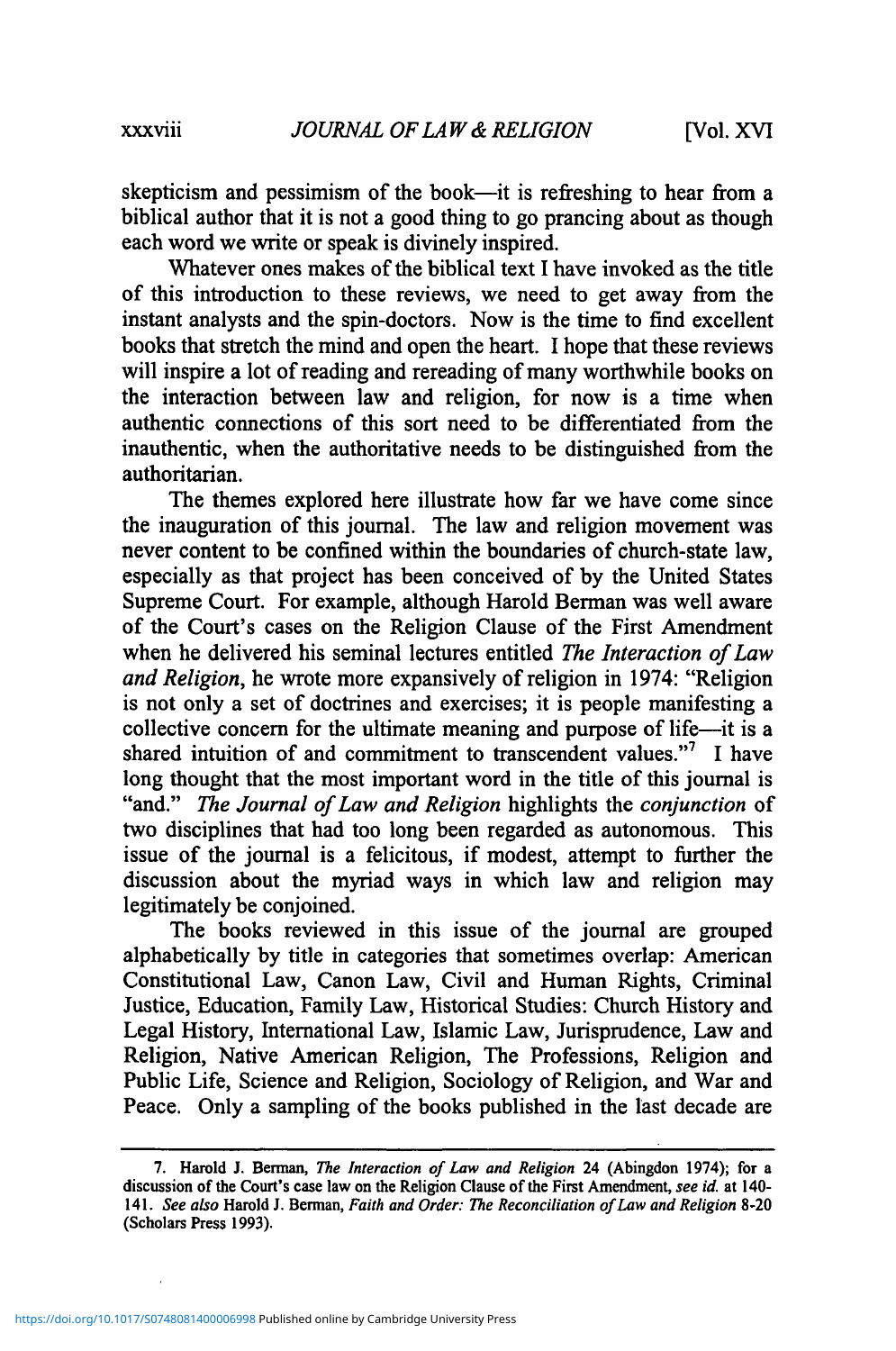reviewed here, but we provide an extensive bibliography in each section that can assist both avid readers and librarians seeking to expand their collections to enable others to read more broadly and more deeply.

To return to September 11, it is an unplanned accident, but a fortunate one, that the last reviews in this issue focus on war and peace. None of these reviewers was asked to reflect on the events of September 11 and the implications of these events for both law and religion. But their reflections have a powerful resonance in the world in which we now find ourselves. The list of authors and editors represented in this section is an impressive one: Scott Appleby, Stanley Hauerwas, Chris K. Huebner, Harry J. Huebner, James Turner Johnson, John Kelsay, Mark Thiessen Nation, Glenn Stassen, Michael Walzer, and John Howard Yoder. So are the reviewers: Lisa Sowle Cahill, John Carlson, Martin Cook, Scott Davis, Stanley Hauerwas, Steve Long, Richard Miller, Tom Shaffer, J. Alexander Sider, and Doug Sturm. Taken as a whole, these thoughtful reflections on the just war tradition and its pacifist critics offer much food for thought about the kind of world we now live in.

Immediately after September 11, repudiation of terrorism was widespread. In this atmosphere, the Irish Republican Army put its weapons certifiably and irrevocably beyond use. Perhaps the weapons certifiably and irrevocably beyond use. paramilitaries on the other side will join suit and lay down their weapons as well.

The precious moral insight about the evil of terrorism can easily be lost if the nations return to policies of getting even with the terrorists by bombing them back to the stone age. Deeds of revenge are incompatible with both the just war tradition and with the tradition of nonviolent resistance to evil. In the long run, they will serve as recruiting tools for the likes of Osama bin-Laden.

If bellicose deeds outstrip rhetoric about the search for justice, we will needlessly surrender the position that terrorism is evil. And if we squander this opportunity for worldwide moral development, we will vindicate Qoheleth's skepticism about the attainability of wisdom. It is, however, still possible that through the writing and the reading of many books we may discover that even wars waged for a just cause can turn sour and inflict greater harm than the good they seek to achieve. This truth is as ancient as Augustine of Hippo and as modern as the many international treaties and covenants that embody it. If this truth takes root again at this critical moment of world history, we will become witnesses in this new century to a world in which both law and religion are effective means of securing freedom. It is my strong hope that the journal's modest effort may somehow contribute to this desirable result.